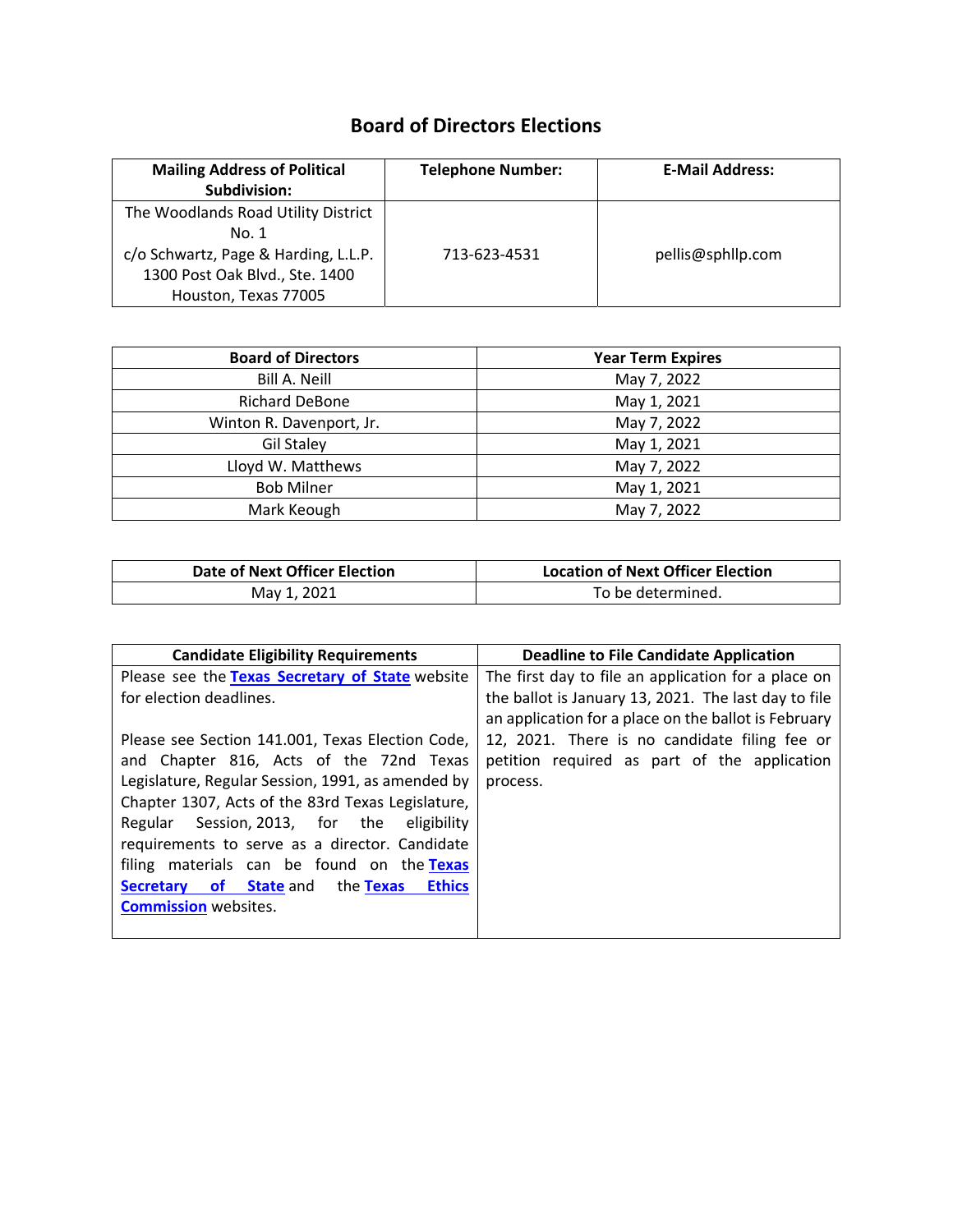## **Elecciones de la Junta Directiva**

| Dirección postal de la<br>subdivisión política:                                                                                                | Número de teléfono: | Correo electrónico: |
|------------------------------------------------------------------------------------------------------------------------------------------------|---------------------|---------------------|
| The Woodlands Road Utility District<br>No. 1<br>c/o Schwartz, Page & Harding, L.L.P.<br>1300 Post Oak Blvd., Ste. 1400<br>Houston, Texas 77005 | 713-623-4531        | pellis@sphllp.com   |

| Junta Directiva          | El término vence |
|--------------------------|------------------|
| <b>Bill A. Neill</b>     | May 7, 2022      |
| <b>Richard DeBone</b>    | May 1, 2021      |
| Winton R. Davenport, Jr. | May 7, 2022      |
| <b>Gil Staley</b>        | May 1, 2021      |
| Lloyd W. Matthews        | May 7, 2022      |
| <b>Bob Milner</b>        | May 1, 2021      |
| Mark Keough              | May 7, 2022      |

| Fecha de la próxima elección de funcionarios | Lugar de la próxima elección de funcionarios |
|----------------------------------------------|----------------------------------------------|
| 1 de mayo de 2021                            | A ser determinado.                           |

| Requisitos de elegibilidad para candidatos                                                         | Fecha límite para presentar                                                                               |
|----------------------------------------------------------------------------------------------------|-----------------------------------------------------------------------------------------------------------|
|                                                                                                    | una solicitud de candidato                                                                                |
| Consulte en el sitio web del Secretario de Estado<br>de Texas las fechas límites para la elección. | El primer día para presentar una solicitud para un<br>lugar en la boleta de votación es el 13 de enero de |
|                                                                                                    | 2021. El último día para presentar una solicitud                                                          |
| Consulte en la Sección 141.001 del Código                                                          | para un lugar en la boleta de votación es el 12 de                                                        |
| Electoral de Texas y el Capítulo 816 de las Leyes de                                               | febrero de 2021. No hay arancel<br>para                                                                   |
| la sesión ordinaria de la 72.a Legislatura de Texas                                                | presentación de solicitudes de candidatos ni                                                              |
| de 1991 y sus enmiendas por el Capítulo 1307 de                                                    | petición como parte del proceso de solicitud.                                                             |
| las Leyes de la sesión ordinaria de la 83.a                                                        |                                                                                                           |
| Legislatura de Texas de 2013 los requisitos de                                                     |                                                                                                           |
| elegibilidad para fungir como un director. Se                                                      |                                                                                                           |
| encontrar los materiales<br>pueden<br>para                                                         |                                                                                                           |
| postulaciones en los sitios web del Secretario de                                                  |                                                                                                           |
| Estado de Texas y de la Comisión de Ética de                                                       |                                                                                                           |
| Texas.                                                                                             |                                                                                                           |
|                                                                                                    |                                                                                                           |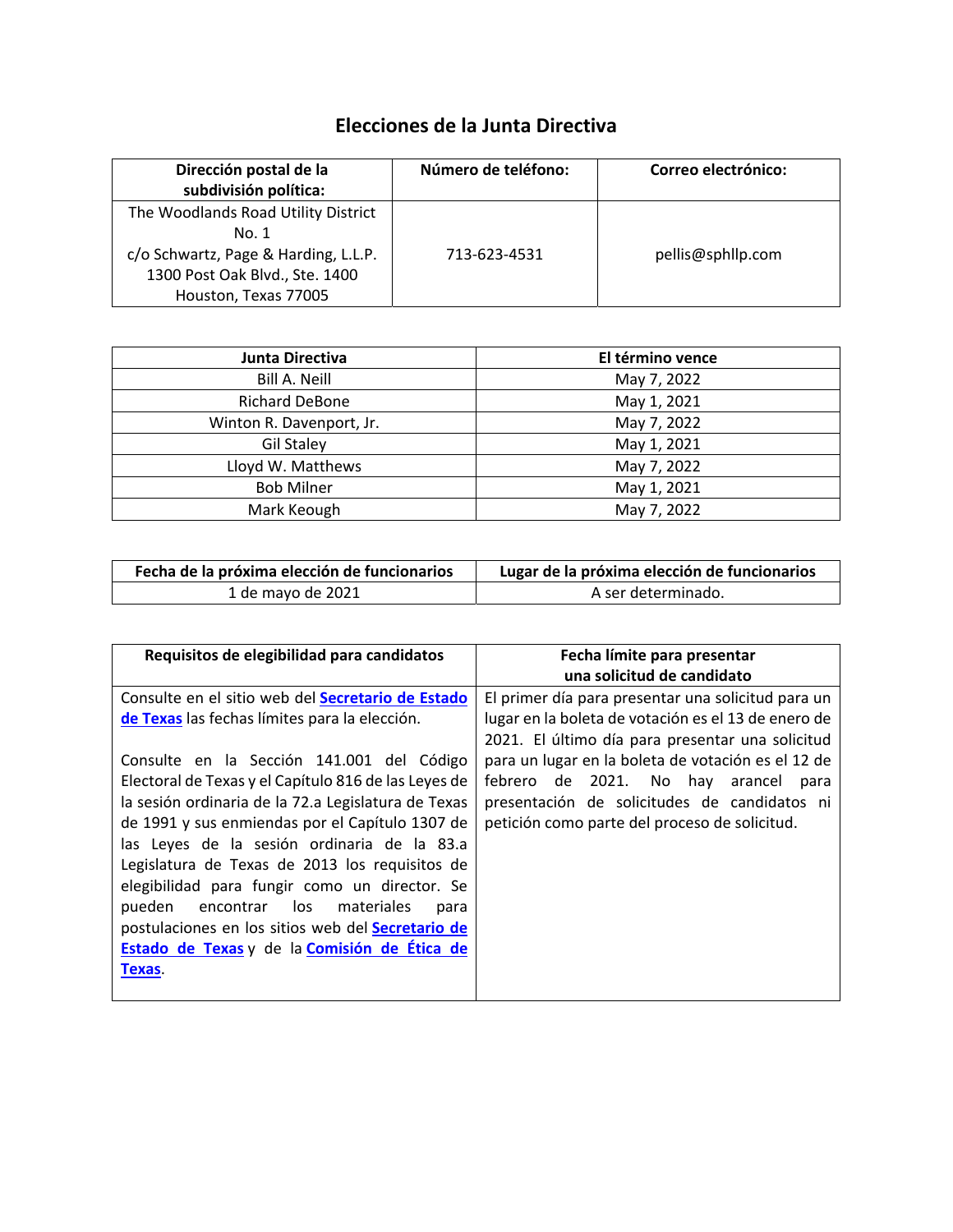## **Các Cuộc Bầu Cử Ban Giám Đốc**

| Địa Chỉ Thư Tín của<br>Phân Khu Chính Trị:                                                                                                     | Số Điện Thoại: | Địa Chỉ Email:    |
|------------------------------------------------------------------------------------------------------------------------------------------------|----------------|-------------------|
| The Woodlands Road Utility District<br>No. 1<br>c/o Schwartz, Page & Harding, L.L.P.<br>1300 Post Oak Blvd., Ste. 1400<br>Houston, Texas 77005 | 713-623-4531   | pellis@sphllp.com |

| Ban Giám Đốc             | Năm Hết Hạn Nhiệm Kỳ   |
|--------------------------|------------------------|
| <b>Bill A. Neill</b>     | Ngày 7 tháng Năm, 2022 |
| <b>Richard DeBone</b>    | Ngày 1 tháng Năm, 2021 |
| Winton R. Davenport, Jr. | Ngày 7 tháng Năm, 2022 |
| <b>Gil Staley</b>        | Ngày 1 tháng Năm, 2021 |
| Lloyd W. Matthews        | Ngày 7 tháng Năm, 2022 |
| <b>Bob Milner</b>        | Ngày 1 tháng Năm, 2021 |
| Mark Keough              | Ngày 7 tháng Năm, 2022 |

| Ngày Tổ Chức Cuộc Bầu Cử Viên Chức Tiếp Theo | Địa Điểm Tổ Chức Cuộc<br>Bầu Cử Viên Chức Tiếp Theo |
|----------------------------------------------|-----------------------------------------------------|
| Ngày 1 tháng Năm, 2021                       | Sẽ quyết định sau.                                  |

| Các Yêu Cầu Đủ Điều Kiện Làm Ứng Cử Viên            | Hạn Chót Nộp Đơn Làm Ứng Cử Viên                    |
|-----------------------------------------------------|-----------------------------------------------------|
| Vui lòng tìm đọc website của Tổng Trưởng Tiểu       | Ngày đầu tiên nhận đơn xin ghi tên tranh cử trên    |
| Bang Texas để biết được các thời hạn chót bầu cử.   | lá phiếu là 13 tháng Một, 2021. Hạn chót nộp đơn    |
|                                                     | xin ghi tên tranh cử trên lá phiếu là 12 tháng Hai, |
| Vui lòng đọc Mục 141.001, Bộ Luật Bầu Cử Texas,     | 2021. Không yêu cầu khoản phí nộp đơn ghi tên       |
| và Chương 816, Các Đạo Luật của Cơ Quan Lập         | hoặc kiến nghị nào trong quá trình nộp đơn.         |
| Pháp Texas, Phiên Họp Thường Lê lần thứ 72, năm     |                                                     |
| 1991, như được tu chính bởi Chương 1307, Các        |                                                     |
| Đạo Luật của Cơ Quan Lập Pháp Texas, Phiên Họp      |                                                     |
| Thường Lệ lần thứ 83, năm 2013, để biết được các    |                                                     |
| yêu cầu về tình trạng đủ điều kiện làm một giám     |                                                     |
| đốc. Có thể tìm thấy các tài liệu nộp đơn xin tranh |                                                     |
| cử trên website của Tổng Trưởng Tiểu Bang Texas     |                                                     |
| và Úy Ban Đạo Đức Texas.                            |                                                     |
|                                                     |                                                     |